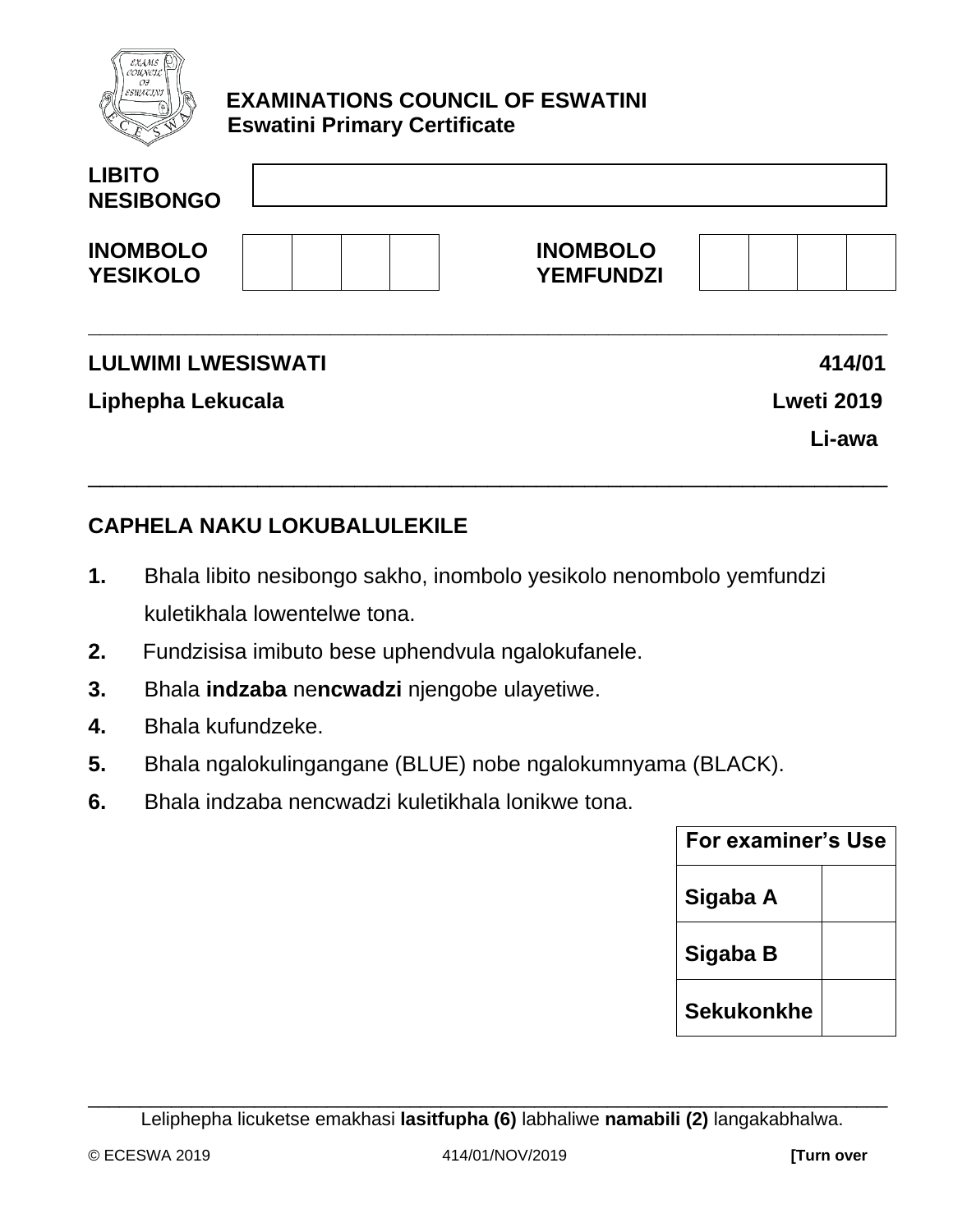# **SIGABA A - INDZABA**

Khetsa **sinye** sihloko kuleti letilandzelako, ubhale ngaso indzaba, igcwale likhasi kuye ekhasini nesigamu.

- **1.** Lengingakwentela sikolwa sami nangingaba ngumphatsisikolo.
- **2.** Buhle nebubi bamabonakudze.
- **3.** Umngani wami lengimtsandzako.
- **4.** Lokubanga tingoti emigwacweni.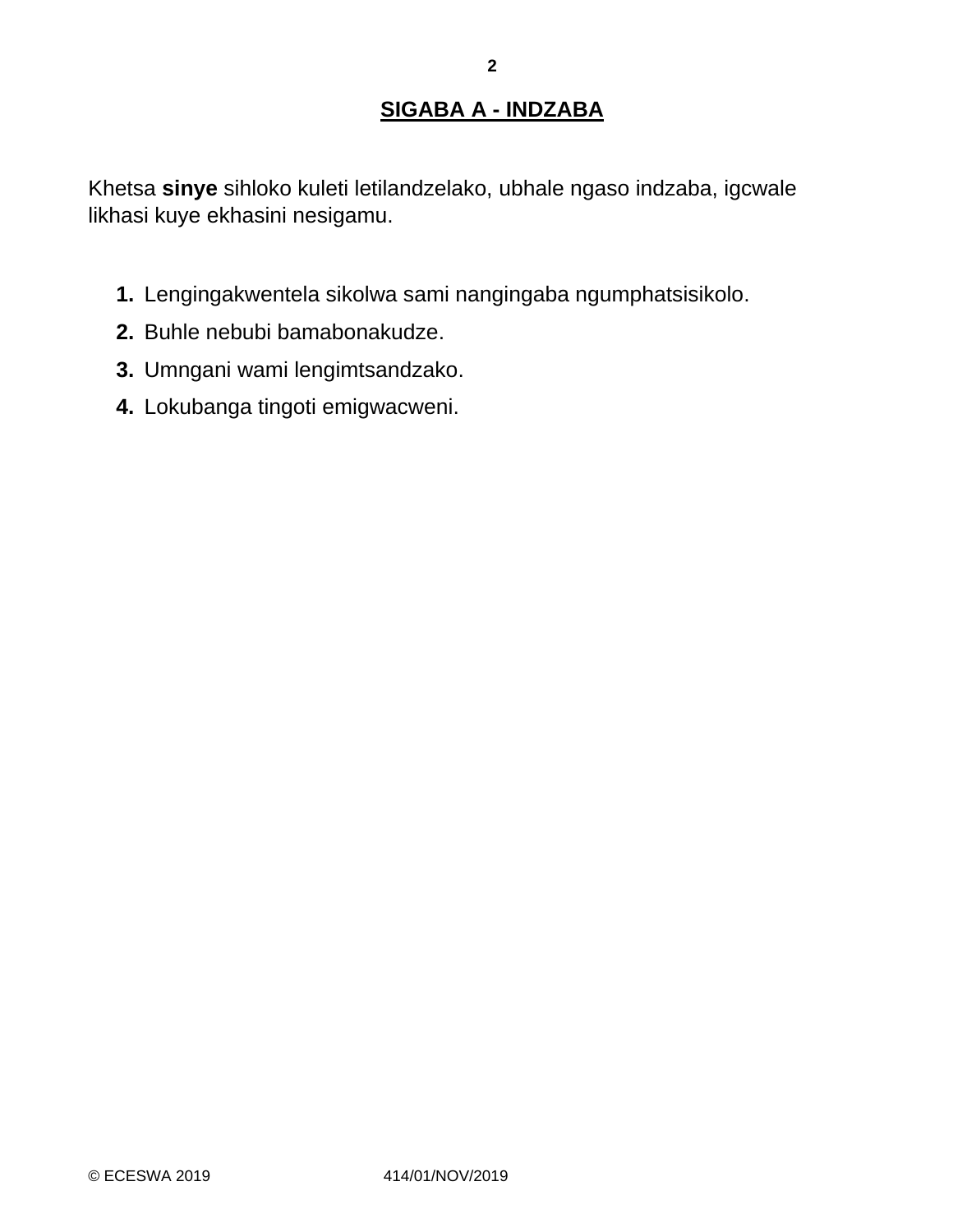$For$ Examiner's use

| . |
|---|
|   |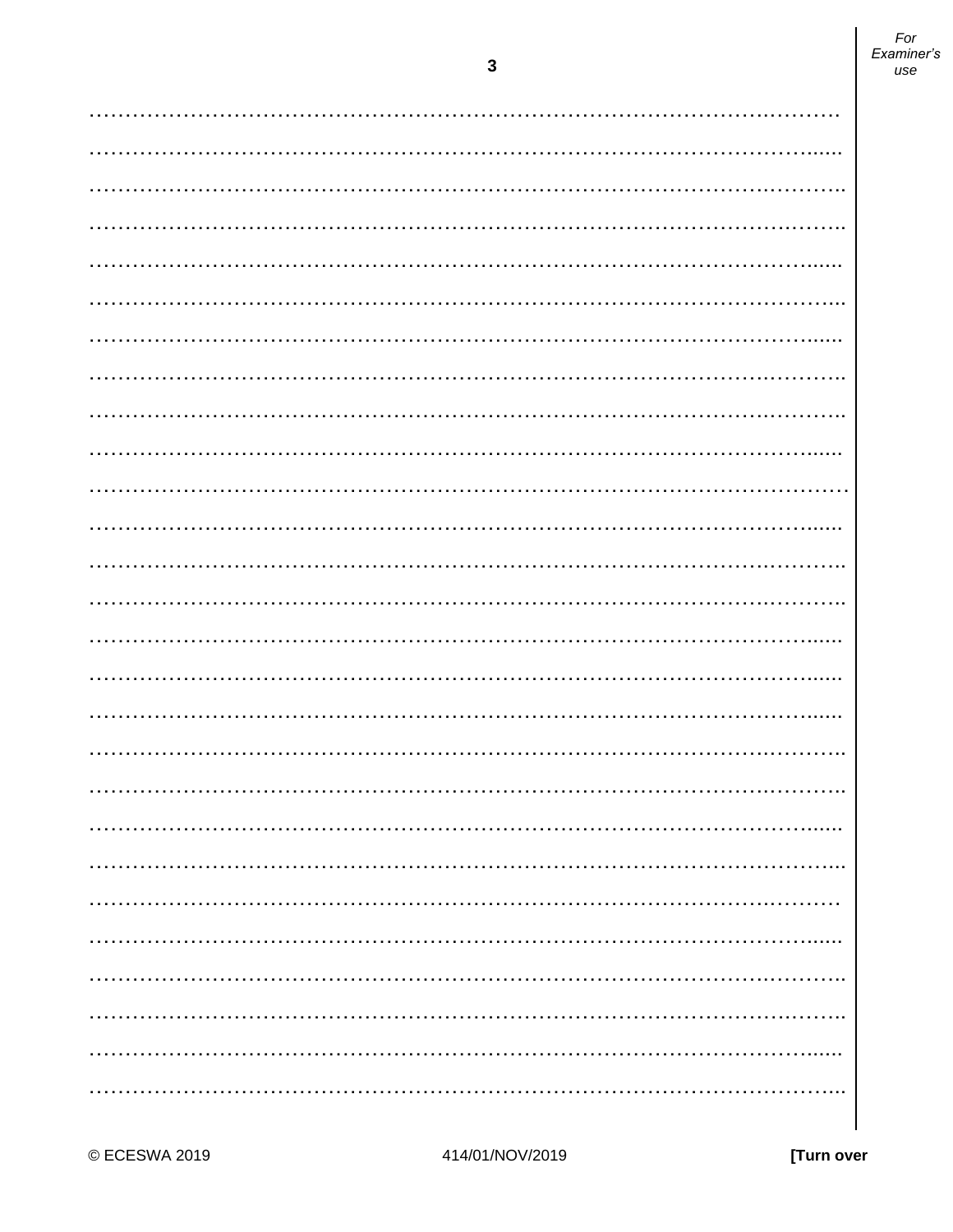For Examiner's use

# [Sekukonkhe: 25]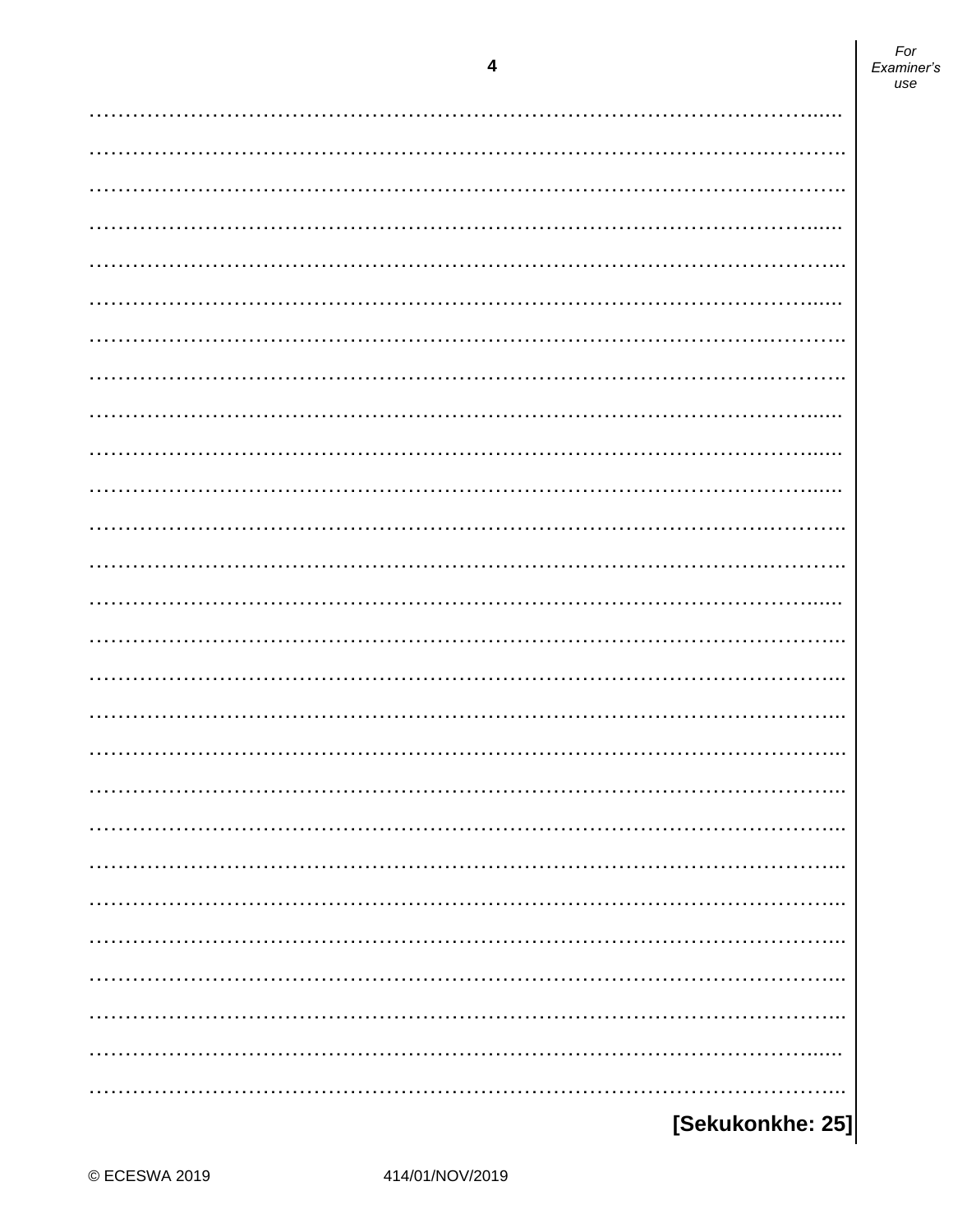## **SIGABA B - INCWADZI**

Khetsa **yinye** kuletincwadzi letilandzelako ubhale kugcwale likhasi linye.

- **1.** Bhalela inhlangano yaka **World Vision** ubonge lusito labalwentele sikolo sakho.
- **2.** Thishela wakho lokufundzisa siSwati abekunike umsebenti kutsi uwente ekhaya, kepha wangawenti. Bhala incwadzi ucolise ngalesento sakho uchaze tizatfu letente wangawubhali lomsebenti.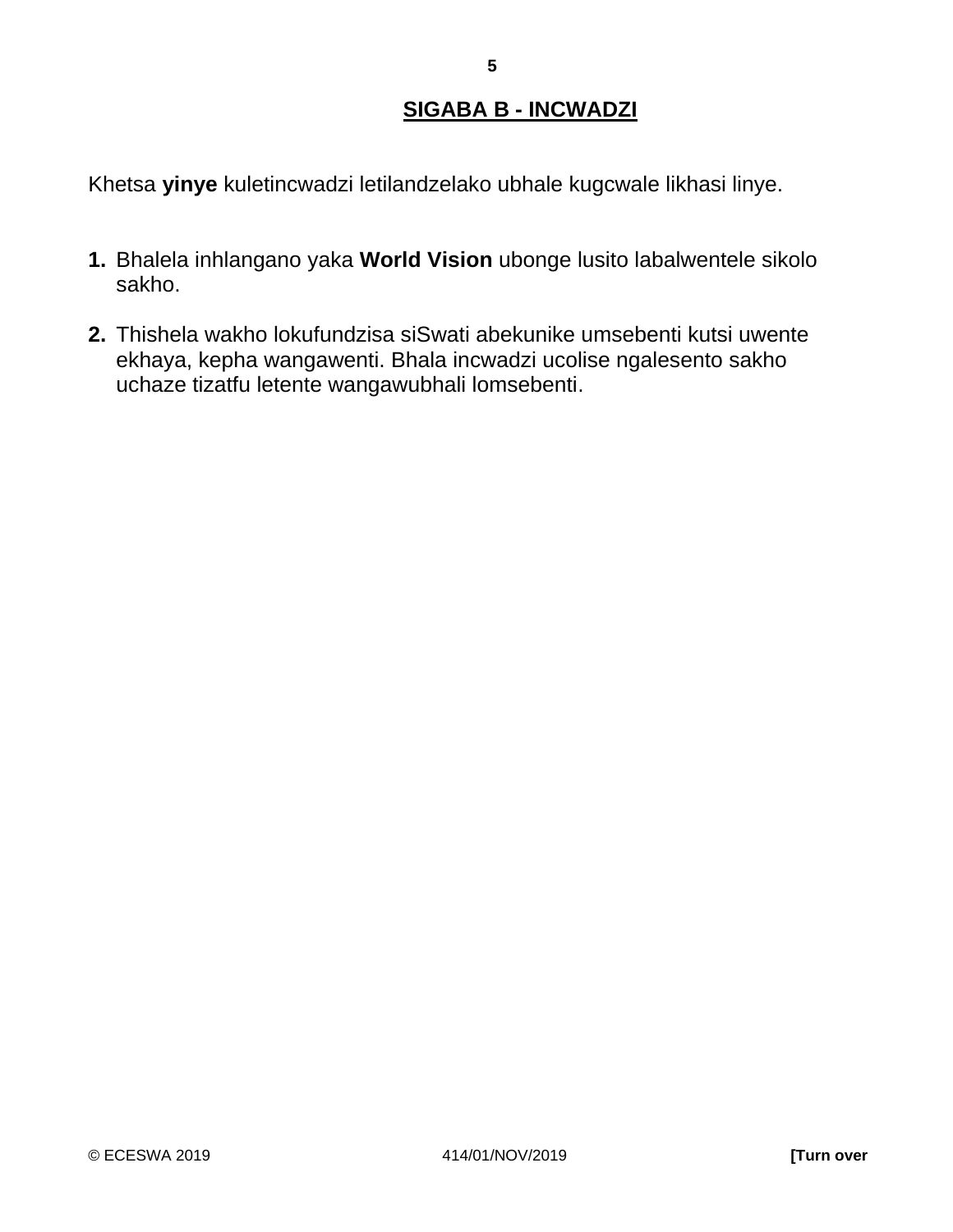For Examiner's use

[Sekukonkhe: 15]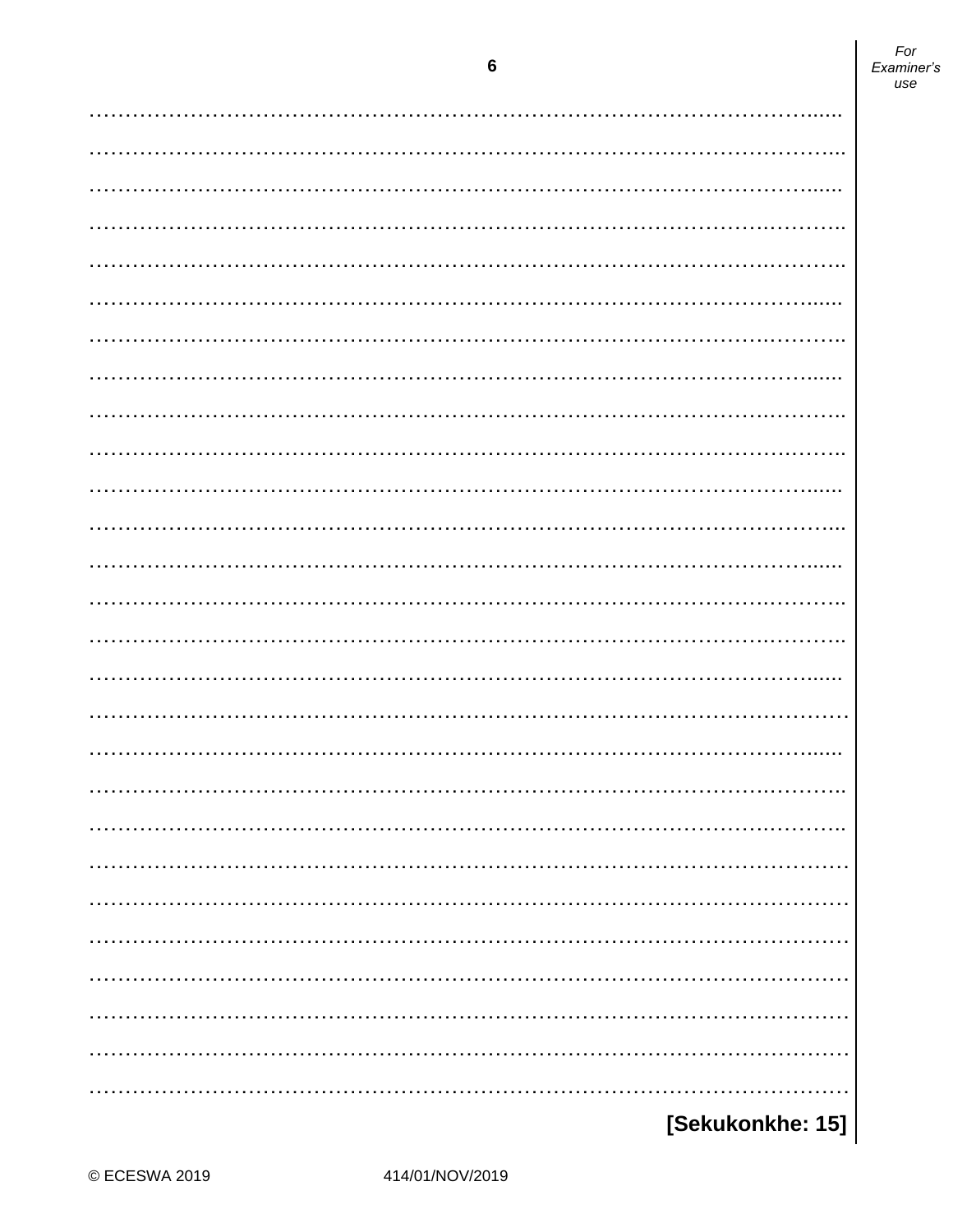### **BLANK PAGE**

**7**